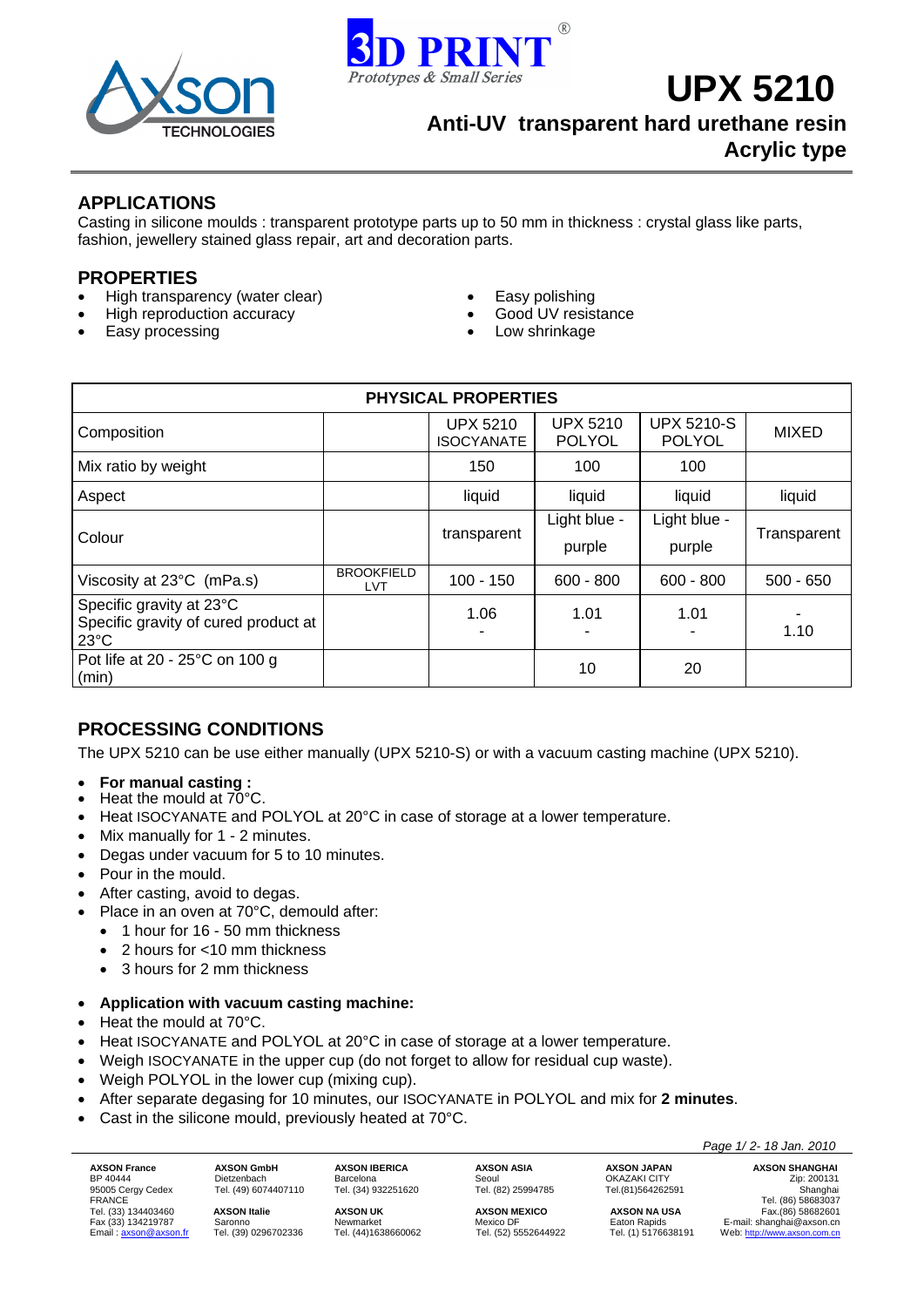

• Put in an oven at 70°C and wait for demoulding.

| MECHANICAL PROPERTIES at 23°C |         |                 |                   |  |  |  |  |
|-------------------------------|---------|-----------------|-------------------|--|--|--|--|
|                               |         | <b>UPX 5210</b> | <b>UPX 5210-S</b> |  |  |  |  |
| <b>Hardness</b>               | Shore D | 83              |                   |  |  |  |  |
| Tensile strength              | MPa     | $65 - 70$       |                   |  |  |  |  |
| Flexural strength             | MPa     | $90 - 95$       |                   |  |  |  |  |
| Flexural modulus              | MPa     | 2000 - 2200     |                   |  |  |  |  |
| Elongation at break           | %       | $15 - 20$       |                   |  |  |  |  |
| Impact strength (IZOT)        | J/m     | $60 - 70$       |                   |  |  |  |  |

| THERMAL AND SPECIFIC PROPERTIES            |                               |                              |                       |                   |  |  |  |  |
|--------------------------------------------|-------------------------------|------------------------------|-----------------------|-------------------|--|--|--|--|
|                                            | Curing<br>condition           |                              | <b>UPX 5210</b>       | <b>UPX 5210-S</b> |  |  |  |  |
| Heat resistance 1 (heat sag)               | 1.5 hour at<br>$70^{\circ}$ C | Temperature/<br>hour/changes | 70°C/1H/0mm           |                   |  |  |  |  |
| Heat resistance 2 (heat sag)               | 2 hours at<br>$100^{\circ}$ C | Temperature/<br>hour/changes | $90^{\circ}$ C/1H/0mm |                   |  |  |  |  |
| Glass transition temperature (Tg)          |                               | °C                           | 80                    |                   |  |  |  |  |
| Linear shrinkage                           |                               | %                            | $0.4 - 0.45$          |                   |  |  |  |  |
| Demoulding time (2 - 3mm)<br>at 65 - 70 °C |                               | min                          | $60 - 90$             | $90 - 120$        |  |  |  |  |

Typical Cure schedules

UPX 5210: 60-90 minutes at 65-70°C, 2-3mmt

UPX 5210-S: 90-120 minutes at 65-70°C, 2-3mmt

(1 hour at 80 °C + 1 hour at 100 °C)

\*We recommend you to use support like jig, since it may be deformed at post-cure.

## **HANDLING PRECAUTIONS**

Normal health and safety precautions should be observed when handling these products : Ensure good ventilation

Wear gloves, safety glasses and protective clothes.

For further information, please consult the product safety data sheet.

Tel. (33) 134403460 **AXSON Italie AXSON UK AXSON MEXICO AXSON NA USA** Fax.(86) 58682601

95005 Cergy Cedex Tel. (49) 6074407110 Tel. (34) 932251620 Tel. (82) 25994785 Tel.(81)564262591 Shanghai

Barcelona Seoul<br>Tel. (34) 932251620 Tel. (82) 25994785

 *Page 2/ 2- 18 Jan. 2010* 

**AXSON France AXSON GmbH AXSON IBERICA AXSON ASIA AXSON Trance AXSON SHANGHAI**<br>
BP 40444 Dietzenbach Barcelona Seoul OKAZAKI CITY *Zip: 200131*<br>
95005 Cergy Cedex Tel. (49) 6074407110 Tel. (34) 932251620 Tel. (82 ERANCE TRANCE TEL. AND DISCREDIBLE TRANCE TEL. AND TRANCE TRANCE TEL. AND TRANCE TRANCE TEL. (ASSON TRANCE TEL<br>
Tel. (49) 6074407110 Tel. (34) 932251620 Tel. (82) 25994785 Tel. (81) 56683037 Tel. (81) 56683037 Tel. (81) 56 Fax (33) 134219787 Saronno Newmarket Mexico DF Eaton Rapids E-mail: shanghai@axson.cn Web: http://www.axson.com.cn